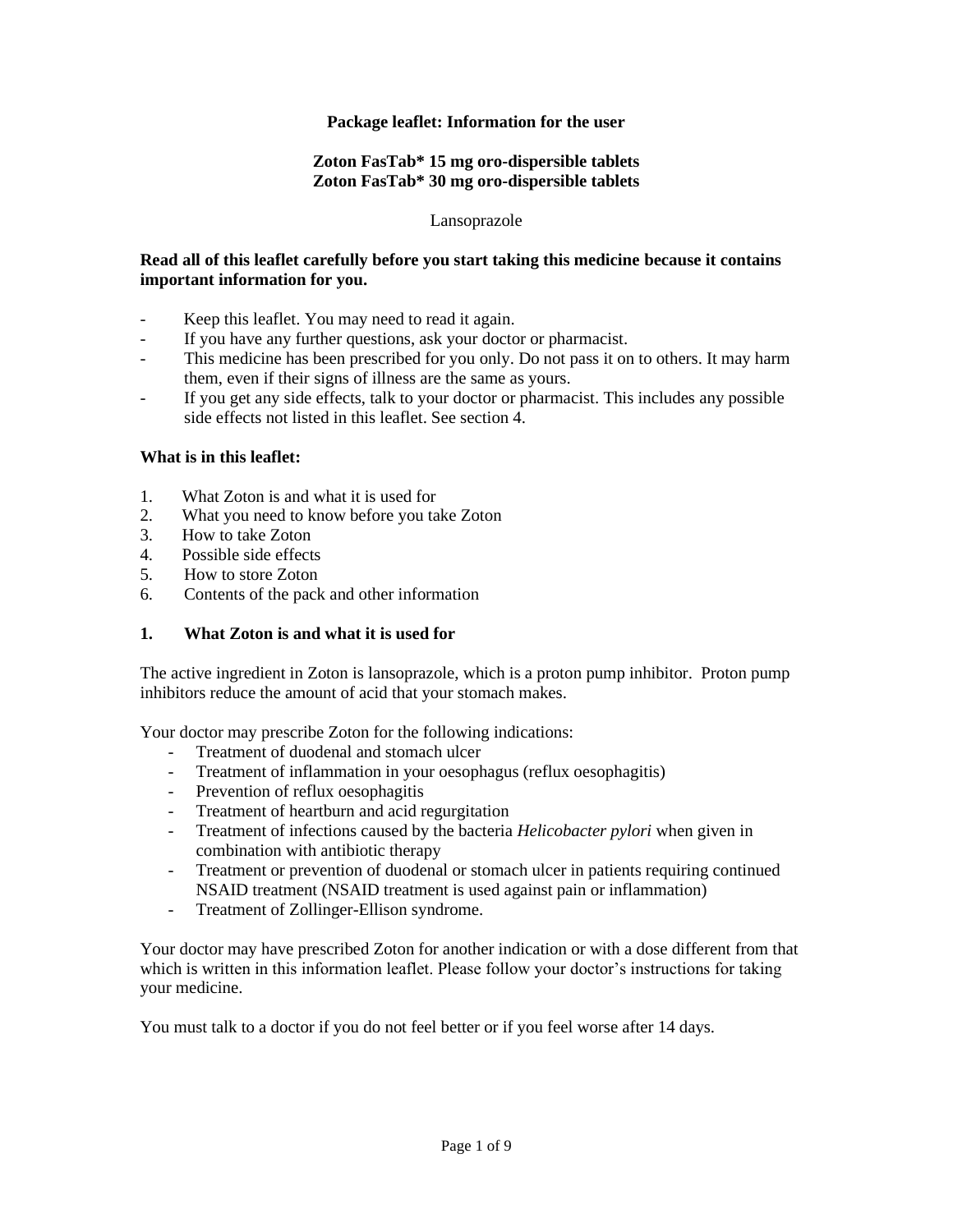## **2. What you need to know before you take Zoton**

#### **Do not take Zoton:**

- if you are allergic to lansoprazole or any of the other ingredients of this medicine (listed in section 6).

#### **Warnings and precautions**

Talk to your doctor or pharmacist if you have serious liver disease. The doctor may have to adjust your dosage.

Your doctor may perform or have performed an additional investigation called an endoscopy in order to diagnose your condition and/or exclude malignant disease.

If diarrhoea occurs during the treatment with Zoton contact your doctor immediately, as Zoton has been associated with a small increase in infectious diarrhoea.

If your doctor has given you Zoton in addition to other medicines intended for the treatment of *Helicobacter pylori* infection (antibiotics) or together with anti-inflammatory medicines to treat your pain or rheumatic disease: please also read the package leaflets of these medicines carefully.

Taking a proton pump inhibitor like Zoton, especially over a period of more than one year, may slightly increase your risk of fracture in the hip, wrist or spine. Tell your doctor if you have osteoporosis (reduced bone density) or if your doctor has told you that you are at risk of getting osteoporosis (for example, if you are taking steroids).

If you take Zoton on a long-term basis (longer than 1 year) your doctor will probably keep you under regular surveillance. You should report any new and exceptional symptoms and circumstances whenever you see your doctor.

Talk to your doctor before taking Zoton:

- if you have low vitamin B12 levels or have risk factors for low vitamin B12 levels and receive long-term treatment with Zoton. As with all acid reducing agents, Zoton may lead to a reduced absorption of vitamin B12.
- if you are due to have a specific blood test (Chromogranin A).
- if you have ever had a skin reaction after treatment with a medicine similar to Zoton that reduces stomach acid.

If you get a rash on your skin, especially in areas exposed to the sun tell your doctor as soon as you can, as you may need to stop your treatment with Zoton. Remember to also mention any other ill-effects like pain in your joints.

#### **Other medicines and Zoton**

Tell your doctor or pharmacist if you are taking, have recently taken or might take any other medicines.

In particular tell your doctor or pharmacist if you are taking medicines containing any of the following active substances as Zoton may affect the way these medicines work:

- HIV protease inhibitors such as atazanavir and nelfinavir (used to treat HIV)
- methotrexate (used to treat autoimmune disease and cancer)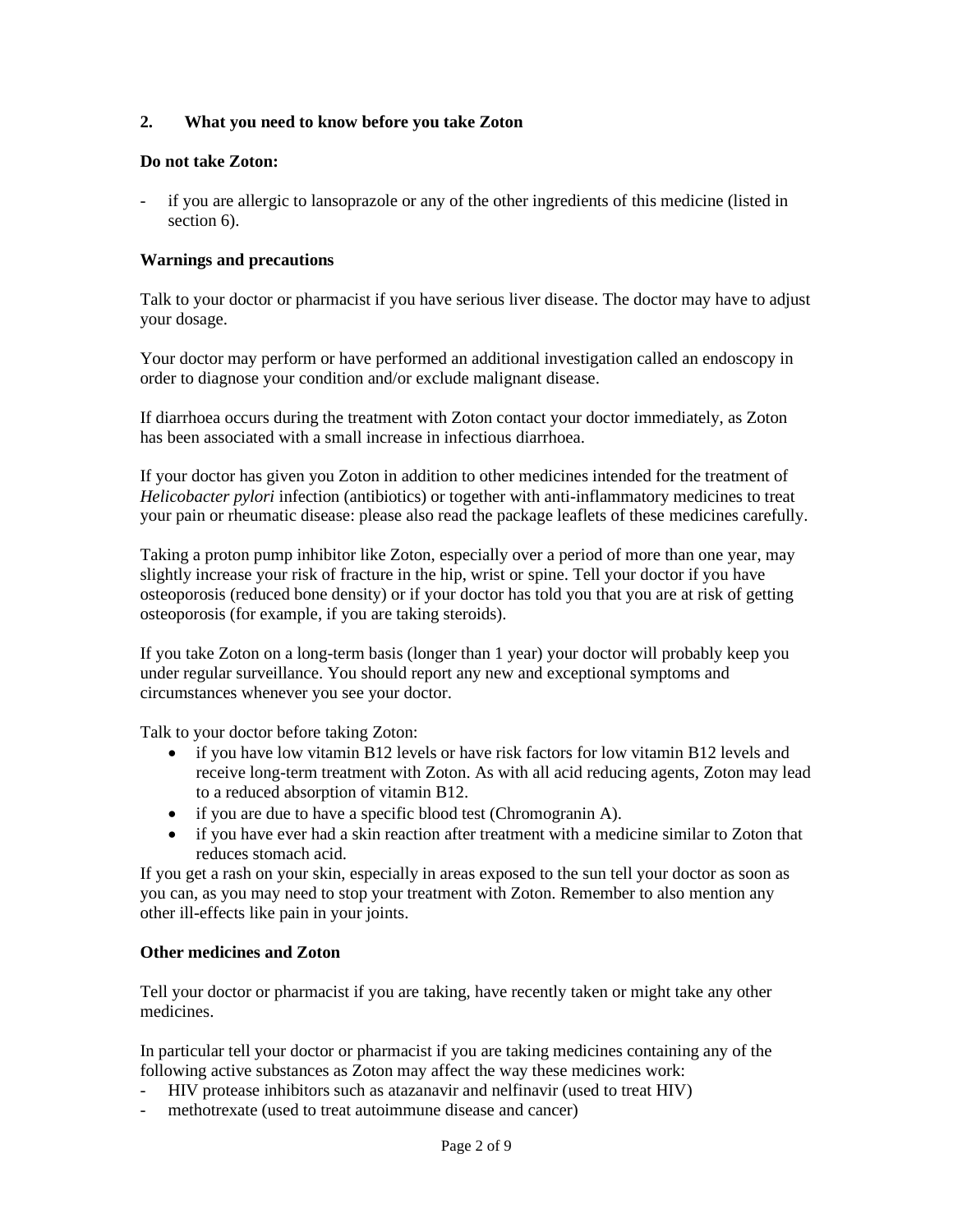- ketoconazole, itraconazole, rifampicin (used to treat infections)
- digoxin (used to treat heart problems)
- warfarin (used to treat blood clots)
- theophylline (used to treat asthma)
- tacrolimus (used to prevent transplant rejection)
- fluvoxamine (used to treat depression and other psychiatric diseases)
- antacids (used to treat heartburn or acid regurgitation)
- sucralfate (used for healing ulcers)
- St John's wort (*Hypericum perforatum*) (used to treat mild depression)

### **Zoton with food and drink**

For the best results from your medicines you should take Zoton at least 30 minutes before food.

## **Pregnancy and breast-feeding**

If you are pregnant or breast-feeding, think you may be pregnant or are planning to have a baby, ask your doctor or pharmacist for advice before taking this medicine.

## **Driving and using machines**

Side effects such as dizziness, vertigo, tiredness and visual disturbances sometimes occur in patients taking Zoton. If you experience side effects like these you should take caution as your ability to react may be decreased.

You alone are responsible to decide if you are in a fit condition to drive a motor vehicle or perform other tasks that demand increased concentration. Because of their effects or undesirable effects, one of the factors that can reduce your ability to do these things safely is your use of medicines.

Descriptions of these effects can be found in other sections.

Read all the information in this leaflet for guidance.

Discuss with your doctor or pharmacist if you are unsure about anything.

### **Zoton contains lactose**

If you have been told by your doctor that you have an intolerance to some sugars, contact your doctor or pharmacist before taking this medicine.

### **Zoton contains aspartame**

Each Zoton 15 mg tablet contains 4.5 mg aspartame.

Each Zoton 30 mg tablet contains 9.0 mg aspartame.

Aspartame is a source of phenylalanine. Phenylalanine may be harmful if you have phenylketonuria (PKU), a rare genetic disorder in which phenylalanine builds up because the body cannot remove it properly.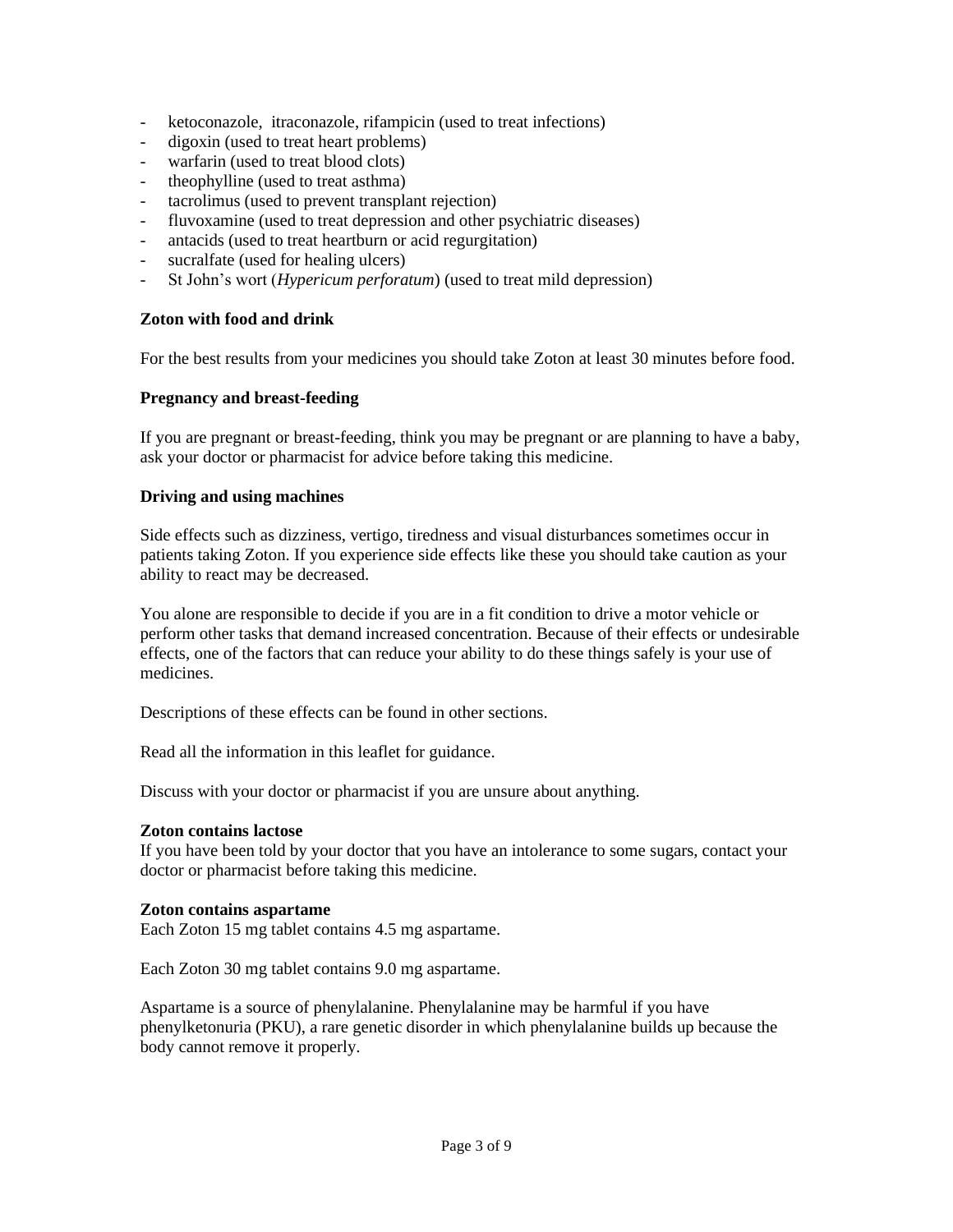## **3. How to take Zoton**

Always take this medicine exactly as your doctor has told you. Check with your doctor or pharmacist if you are not sure.

Place the tablet on your tongue and suck gently. The tablet rapidly dissolves in the mouth, releasing microgranules which you should swallow without chewing. You can also swallow the tablet whole with a glass of water.

Your doctor might instruct you to take the tablet with a syringe, in case you have serious difficulties with swallowing.

The following instructions should be followed if administered via syringe:

It is important that the appropriateness of the selected syringe is carefully tested.

- Remove the plunger of the syringe (at least 5 ml syringe for the 15 mg tablet and 10 ml syringe for the 30 mg tablet)
- Put the tablet into the barrel
- Put the plunger back onto the syringe
- For the 15 mg tablet: Draw 4 ml tap water into the syringe
- For the 30 mg tablet: Draw 10 ml tap water into the syringe
- Invert the syringe and draw an additional 1 ml of air into it
- Shake the syringe gently for 10-20 seconds until the tablet is dispersed
- The contents can be emptied directly into the mouth
- Refill the syringe with 2-5 ml of tap water to flush the remnants out of the syringe into the mouth

If you are taking Zoton once a day, try to take it at the same time each day. You may get best results if you take Zoton first thing in the morning.

If you are taking Zoton twice a day, you should have the first dose in the morning and the second dose in the evening.

The packaging has been printed with the days of the week to help you keep track of the medicines you have already taken.

The dose of Zoton depends on your condition. The usual doses of Zoton for adults are given below. Your doctor will sometimes prescribe you a different dose and will tell you how long your treatment will last.

**Treatment of heartburn and acid regurgitation:** one 15 mg or 30 mg oro-dispersible tablet every day for 4 weeks. If symptoms persist you should report to your doctor. If your symptoms are not relieved within 4 weeks, please contact your doctor.

**Treatment of duodenal ulcer:** one 30 mg oro-dispersible tablet every day for 2 weeks.

**Treatment of stomach ulcer:** one 30 mg oro-dispersible tablet every day for 4 weeks.

**Treatment of inflammation in your oesophagus (reflux oesophagitis):** one 30 mg orodispersible tablet every day for 4 weeks.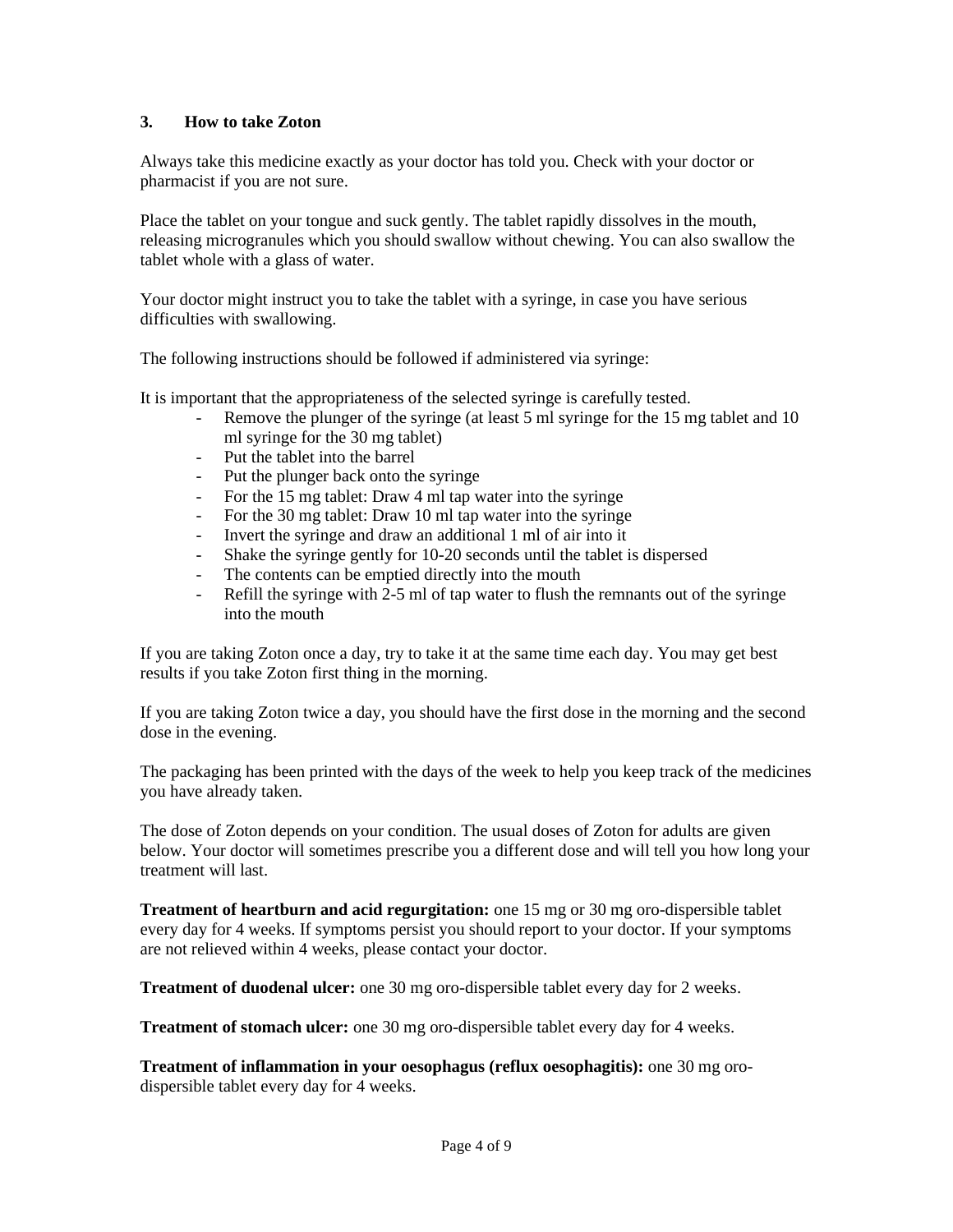**Long-term prevention of reflux oesophagitis:** one 15 mg oro-dispersible tablet every day, your doctor may adjust your dose to one 30 mg oro-dispersible tablet every day.

**Treatment of infection of** *Helicobacter pylori***:** The usual dose is one 30 mg oro-dispersible tablet in combination with two different antibiotics in the morning and one 30 mg oro-dispersible tablet in combination with two different antibiotics in the evening. Treatment will usually be every day for 7 days.

The recommended combinations of antibiotics are:

- 30 mg Zoton together with 250-500 mg clarithromycin and 1000 mg amoxicillin.
- 30 mg Zoton together with 250 mg clarithromycin and 400-500 mg metronidazole.

If you are being treated for infection because you have an ulcer, it is unlikely that your ulcer will return if the infection is successfully treated. To give your medicine the best chance of working, take it at the right time and **do not miss a dose.**

**Treatment of duodenal or stomach ulcer in patients requiring continued NSAID treatment:**  one 30 mg oro-dispersible tablet every day for 4 weeks.

**Prevention of duodenal or stomach ulcer in patients requiring continued NSAID treatment:**  one 15 mg oro-dispersible tablet every day, your doctor may adjust your dose to one 30 mg orodispersible tablet every day.

**Zollinger-Ellison syndrome:** The usual dose is two 30 mg oro-dispersible tablets every day to start with, then depending on how you respond to Zoton the dose that your doctor decides is best for you.

### **Use in children**

Zoton should not be given to children.

#### **If you take more Zoton than you should**

If you take more Zoton than you have been told to, seek medical advice quickly.

### **If you forget to take Zoton**

If you forget to take a dose, take it as soon as you remember unless it is nearly time for your next dose. If this happens skip the missed dose and take the remaining oro-dispersible tablets as normal. Do not take a double dose to make up for a forgotten oro-dispersible tablet.

#### **If you stop taking Zoton**

Do not stop treatment early because your symptoms have got better. Your condition may not have been fully healed and may reoccur if you do not finish your course of treatment.

If you have any further questions on the use of this medicine, ask your doctor or pharmacist.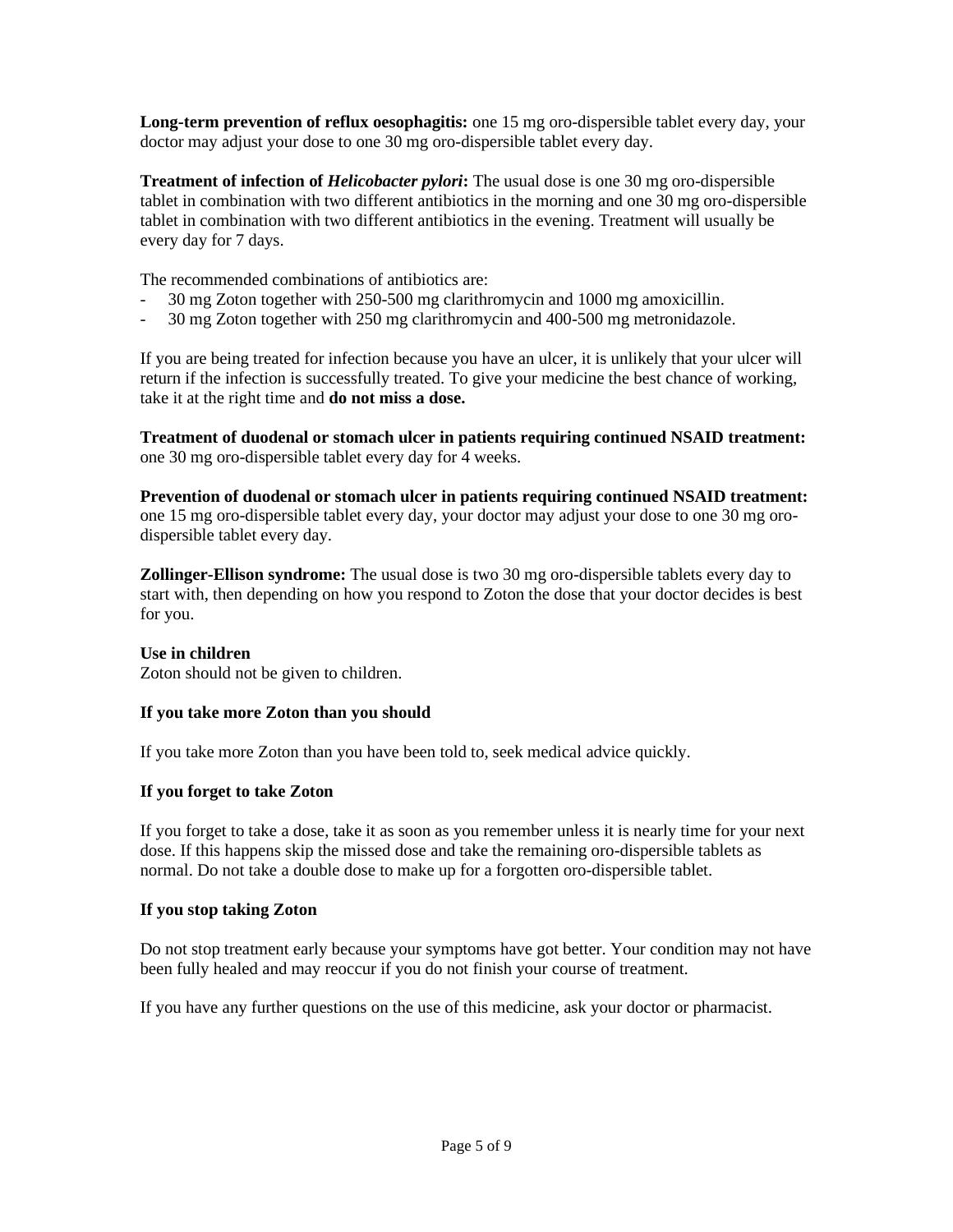# **4. Possible side effects**

Like all medicines, this medicine can cause side effects, although not everybody gets them.

#### Common side effects

These may affect up to 1 in 10 people:

- headache, dizziness
- diarrhoea, constipation, stomach pains, feeling or being sick, wind, dry or sore mouth or throat
- skin rash, itching
- changes in liver function test values
- tiredness
- benign polyps in the stomach.

### Uncommon side effects

These may affect up to 1 in 100 people:

- depression
- joint or muscle pain
- fluid retention or swelling
- changes in blood cell counts.

## Rare side effects

These may affect up to 1 in 1000 people:

- fever
- restlessness, drowsiness, confusion, hallucinations, insomnia, visual disturbances, vertigo
- a change in the way things taste, loss of appetite, inflammation of your tongue (glossitis)
- skin reactions such as burning or pricking feeling under the skin, bruising, reddening and excessive sweating
- sensitivity to light
- hair loss
- feelings of ants creeping over the skin (paresthesiae), trembling
- anaemia (paleness)
- kidney problems
- pancreatitis
- inflammation of the liver (may be seen as yellow skin or eyes)
- breast swelling in males, impotence
- candidiasis (fungal infection, may affect skin or the mucosa)
- angioedema; You should see your doctor immediately if you experience symptoms of angioedema, such as swollen face, tongue or pharynx, difficulty to swallow, hives and difficulties to breath.

### Very rare side effects

These may affect up to 1 in 10000 people:

- severe hypersensitivity reactions including shock. Symptoms of a hypersensitivity reaction may include fever, rash, swelling and sometimes a fall in blood pressure
- inflammation of your mouth (stomatitis)
- colitis (bowel inflammation)
- changes in test values such as sodium, cholesterol and triglyceride levels
- very severe skin reactions with reddening, blistering, severe inflammation and skin loss
- very rarely Zoton may cause a reduction in the number of white blood cells and your resistance to infection may be decreased. If you experience an infection with symptoms such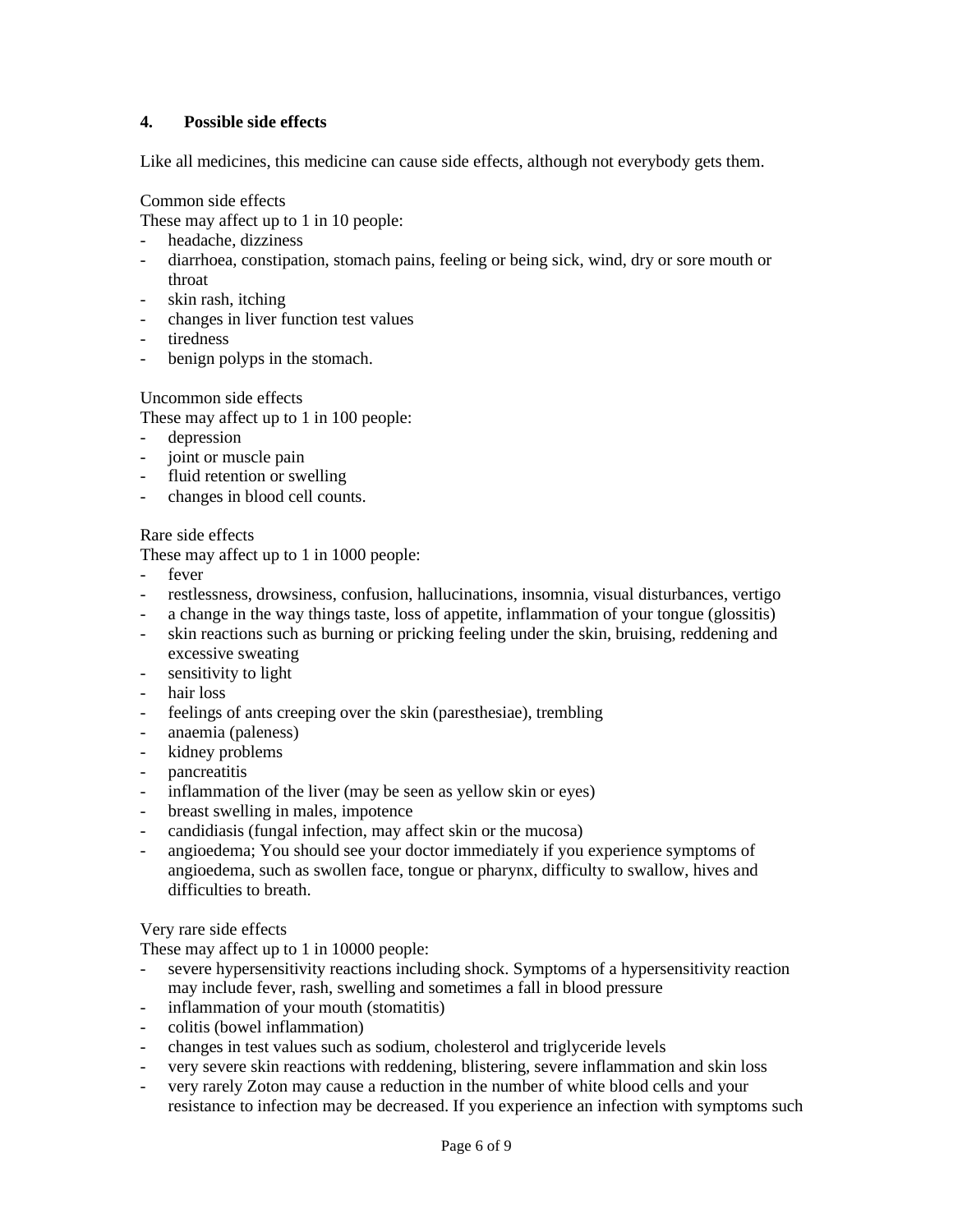as fever and serious deterioration of your general condition, or fever with local infection symptoms such as sore throat/pharynx/mouth or urinary problems you should see your doctor immediately. A blood test will be taken to check possible reduction of white blood cells (agranulocytosis).

Frequency not known

- if you are on Zoton for more than three months it is possible that the levels of magnesium in your blood may fall. Low levels of magnesium can be seen as fatigue, involuntary muscle contractions, disorientation, convulsions, dizziness, increased heart rate. If you get any of these symptoms, please tell your doctor promptly. Low levels of magnesium can also lead to a reduction in potassium or calcium levels in the blood. Your doctor may decide to perform regular blood tests to monitor your levels of magnesium.
- skin-related forms of lupus or a lupus rash
- rash, possibly with pain in the joints
- visual hallucinations.

# **Reporting of side effects**

If you get any side effects, talk to your doctor or pharmacist. This includes any possible side effects not listed in this leaflet. You can also report side effects directly via the Yellow Card Scheme at [www.mhra.gov.uk/yellowcard](http://www.mhra.gov.uk/yellowcard) or search for MHRA Yellow Card in the Google Play or Apple App Store. By reporting side effects you can help provide more information on the safety of this medicine.

# **5. How to store Zoton**

Keep this medicine out of the sight and reach of children.

Do not use this medicine after the expiry date which is stated on the blister and carton. The expiry date refers to the last day of that month.

Do not store above 25°C. Keep your medicine in the packaging that it came in to help protect it from moisture.

Do not throw away any medicines via wastewater or household waste. Ask your pharmacist how to throw away medicines you no longer use. These measures will help protect the environment.

# **6. Contents of the pack and other information**

# **What Zoton contains**

- The active substance is lansoprazole
- The other ingredients are lactose monohydrate, microcrystalline cellulose, heavy magnesium carbonate, low-substituted hydroxypropylcellulose, hydroxypropylcellulose, hypromellose, titanium dioxide, talc, mannitol, methacrylic acid – ethyl acrylate copolymer (1:1) dispersion 30 percent, polyacrylate dispersion 30 percent, macrogol 8000, glycerol monostearate, polysorbate 80, triethyl citrate, citric acid anhydrous, crospovidone, magnesium stearate, aspartame (E951) (see section 2 "Zoton contains aspartame"), strawberry flavour and iron oxide red (E172) and yellow (E172).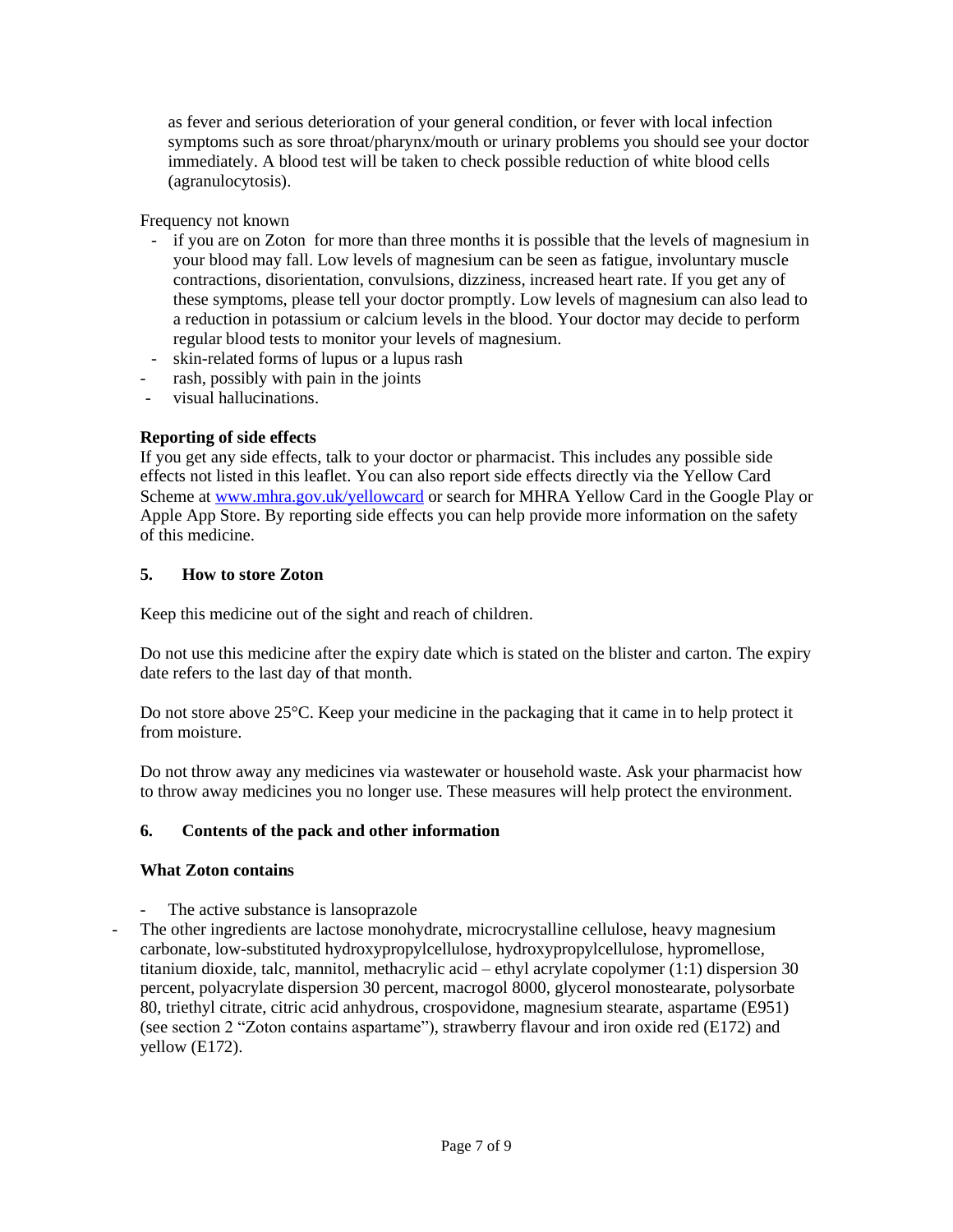### **What Zoton looks like and contents of the pack**

Zoton FasTab 15 mg and 30 mg are white to yellowish white oro-dispersible tablets speckled with orange to dark brown gastro-resistant microgranules. Zoton FasTab 15 mg have "15" imprinted on one side of the tablets and Zoton FasTab 30 mg have "30" imprinted on one side of the tablets. Each Zoton FasTab oro-dispersible tablet is strawberry flavoured.

Zoton FasTab 15 mg and 30 mg are available in packs of 28 tablets.

### **Marketing Authorisation Holder and Manufacturer**

The marketing authorisation holder is: Pfizer Limited Ramsgate Road Sandwich Kent CT13 9NJ United Kingdom

The manufacturer is: Pfizer Ireland Pharmaceuticals Little Connell Newbridge County Kildare Ireland

Or

Pfizer Manufacturing Deutschland GmbH, Betriebsstätte, Freiburg Mooswaldallee 1 79090 Freiburg **Germany** 

### **This medicinal product is authorised in the Member States of the EEA under the following names:**

Iceland: LANZO Ireland: ZOTON, ZOTON FASTAB Italy: ZOTON Norway: LANZO MELT Sweden: LANZO United Kingdom: ZOTON, ZOTON FASTAB

### **This leaflet was last revised in 08/2021.**

[Takeda logo] \* Trademark of, and under licence agreement with, Takeda Pharmaceutical Company Limited, Japan. [Pfizer logo]